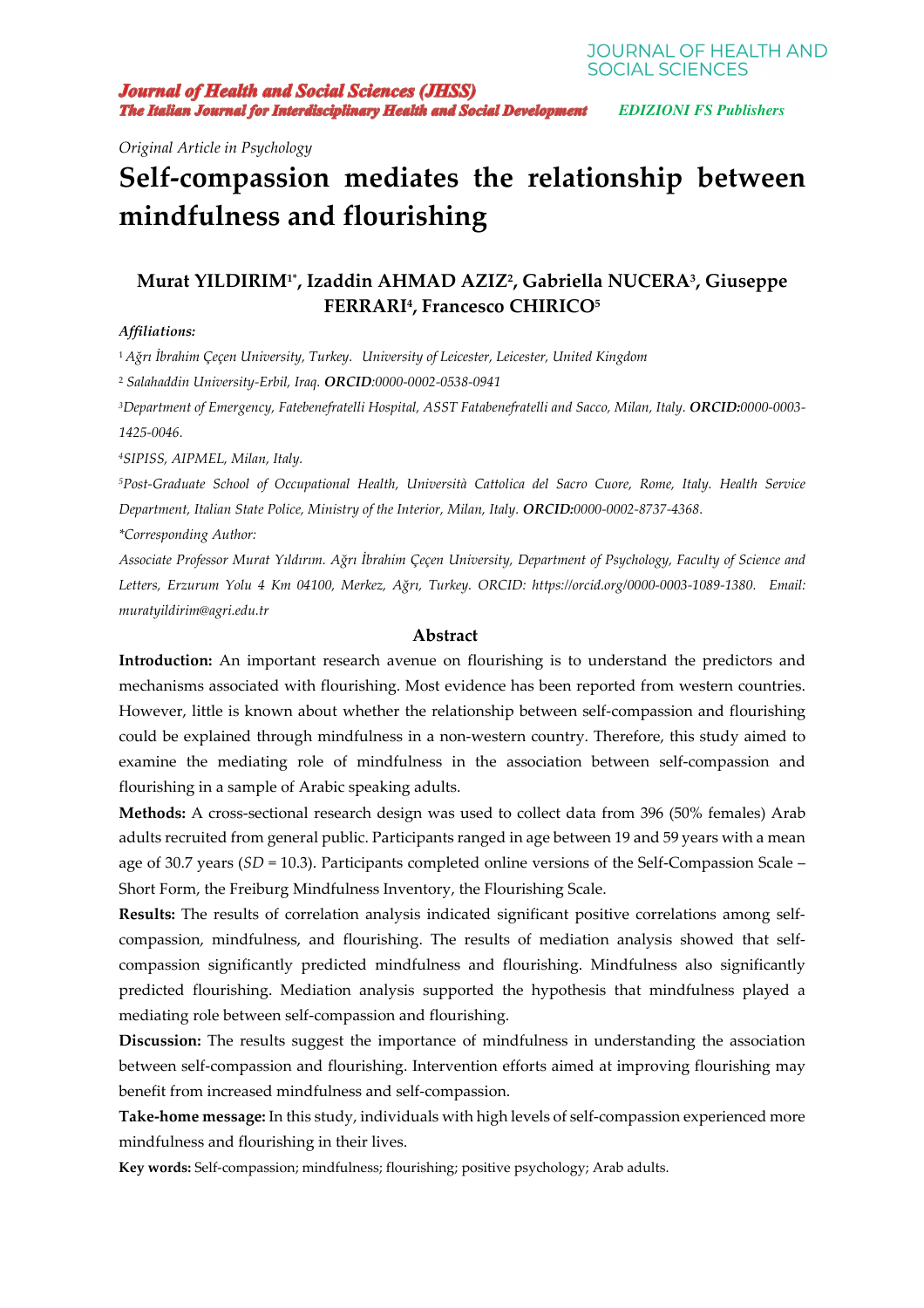**Cite this paper as:** Yıldırım M, Aziz Ahamad I, Nucera G, Ferrari G, Chirico F. Self-compassion mediates the relationship between mindfulness and flourishing. J Health Soc Sci. 2022;7(1):89–98. Doi: 10.19204/2022/SLFC6.

Received: 10 February 2022; Accepted: 15 March 2022; Published: 15 March 2022

#### **INTRODUCTION**

Research has given excessive attention to the treatment of mental health issues and less attention to personal qualities and improvement of individuals to have a better life [1]. Researchers begin to highlight the importance of understanding what makes life worth living [2]. With the emergence of positive psychology, Seligman (2004) proposed that psychological studies should focus on the promotion of well-being and flourishing rather than repairing negativities in life [3]. Addressing psychological issues from a positive perspective contributes to a better understanding of the personal qualities, attributes, and traits that facilitate human flourishing. In this regard, self-compassion and mindfulness are two important positive psychological constructs that are closely associated with flourishing. This study addresses the question of whether self-compassion promotes flourishing through mindfulness.

Self-compassion involves treating gently towards oneself in difficult times by acknowledging failure, inadequacies, and pain which are considered important parts of life [4]. Self-compassion includes sentiments of caring and kindness towards oneself in the face of personal suffering and involves the recognition of one's suffering. Various studies showed that self-compassion has a strong positive indicator of mental health outcomes such as emotional intelligence, social relationships, selfdetermination [5], psychological well-being, social support [6], social relatedness, life satisfaction [5], personal initiative, exploration, optimism, extraversion, positive affect, agreeableness, and conscientiousness [7]. Furthermore, studies highlighted that self-compassion is a significant source of happiness and psychological well-being [8]. For example, self-compassion was found to be a critical psychological source that promotes eudaimonic well-being [9]. Although hedonic well-being includes following up pleasure or avoiding pain, eudaimonic well-being involves discovering purpose and meaning in life [9].

Self-compassion does not only refer to avoiding pain but also embraces pain with kindness and goodwill which leads to a greater sense of well-being [10]. Previous research has reported that selfcompassion positively correlated with the different components of human flourishing [11]. Evidence suggests that self-compassion is among the most important factors for human well-being that include purpose in life, a sense of self-mastery, low perceived stress, low negative affect, and high satisfaction with life [12]. For example, self-kindness, common humanity, and mindfulness components of selfcompassion accounted for a significant amount of variance in social well-being, psychological wellbeing, and overall human flourishing [13]. Furthermore, studies have shown that self-compassion significantly predicted well-being indices such as life satisfaction, happiness, optimism, and selfesteem [14–16]. In addition, self-compassion was found to promote resilience and reduce stress, burnout, and emotional exhaustion [17]. Moreover, a greater sense of self-compassion was related to higher levels of mindfulness [18].

Considerable literature has grown up around the theme of mindfulness. Mindfulness is a natural quality that promotes adaptive human functioning [19]. Mindfulness is positively related to psychological wellbeing, self-compassion, personality traits [20], empathy, awareness of self and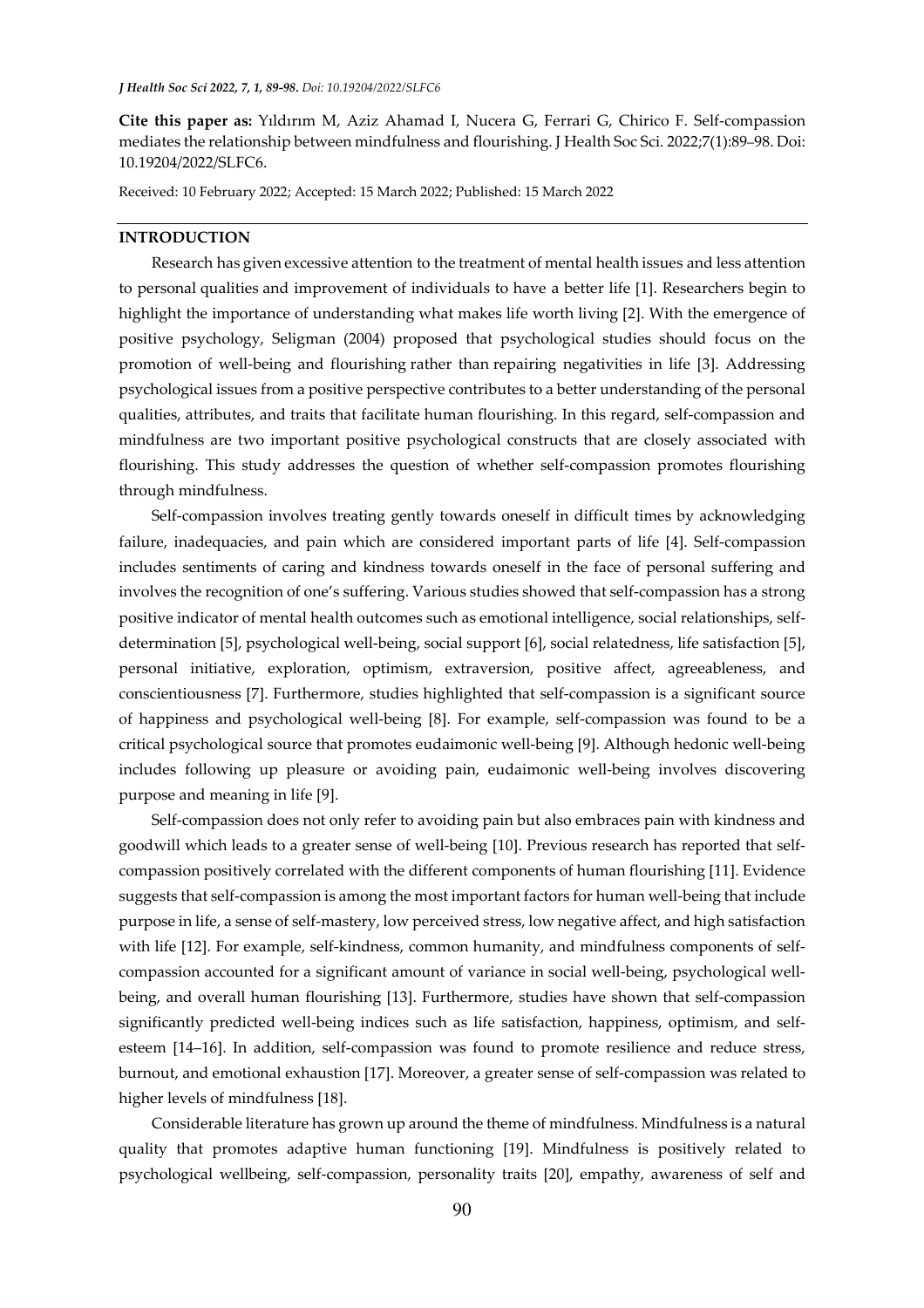others [21]. Several studies have shown that a stress-reducing program that emphasizes the importance of greater mindfulness might boost psychological well-being [22,23]. Likewise, empirical research provides sufficient evidence for the positive impact of mindfulness on physical and psychological health [24,25] such as reduced anxiety, depression, and stress [26], less social phobia [27], and increased positive mood [28]. Additionally, the evidence presented thus far supports the idea that both mindfulness and self-compassion serve as mediators for the promotion of emotional well-being [29].

The literature sketched above highlights the importance of understanding positive psychological characteristics in the promotion of well-being and flourishing. However, there is a scarcity of evidence regarding the role of mindfulness in the association between self-compassion and flourishing in non-western countries. Therefore, the present study aimed to examine the mediating role of mindfulness in the association between self-compassion and flourishing in an Arab country. To end that, we tested three hypotheses: (i) self-compassion would significantly and positively predict mindfulness and flourishing, (ii) mindfulness would significantly and positively predict flourishing, and (iii) mindfulness would serve as a significant mediator in the relationship between self-compassion and flourishing. The results obtained from this study would be useful to improve our understanding of the relationship between the employed variables alongside supporting psychological well-being practitioners to tailor and implement well-being interventions to promote flourishing and psychological well-being. The proposed structural model is depicted in Figure 1.





# *Note:* \**p* < 0.05; \*\**p* < 0.001

# **METHODS**

#### *Participants and procedure*

The present study sample included 396 (50% females) participants in middle adulthood. They ranged in age between 19 and 59 years (*M* age *=* 30.7±10.3). A random sampling technique was used to recruit Arab adults from the general public. Adults, aged 18 years and older, were able to take part in the study. The majority of participants had high school education and below (59.6%), 37.6% had bachelor's degrees, and 2.8% had a post-graduate degree. Of the participants, 39.9% were single, 52% were married, and 8.1% were separated/divorced. This cross-sectional study was conducted via social networking sites. Participants were initially informed about the purpose of the study.

### *Study measures*

#### *Self-compassion*

Self-compassion was measured by the Self-Compassion Scale – Short Form [30, 50]. The scale includes 12 items (e.g., "When I fail at something important to me, I become consumed by feelings of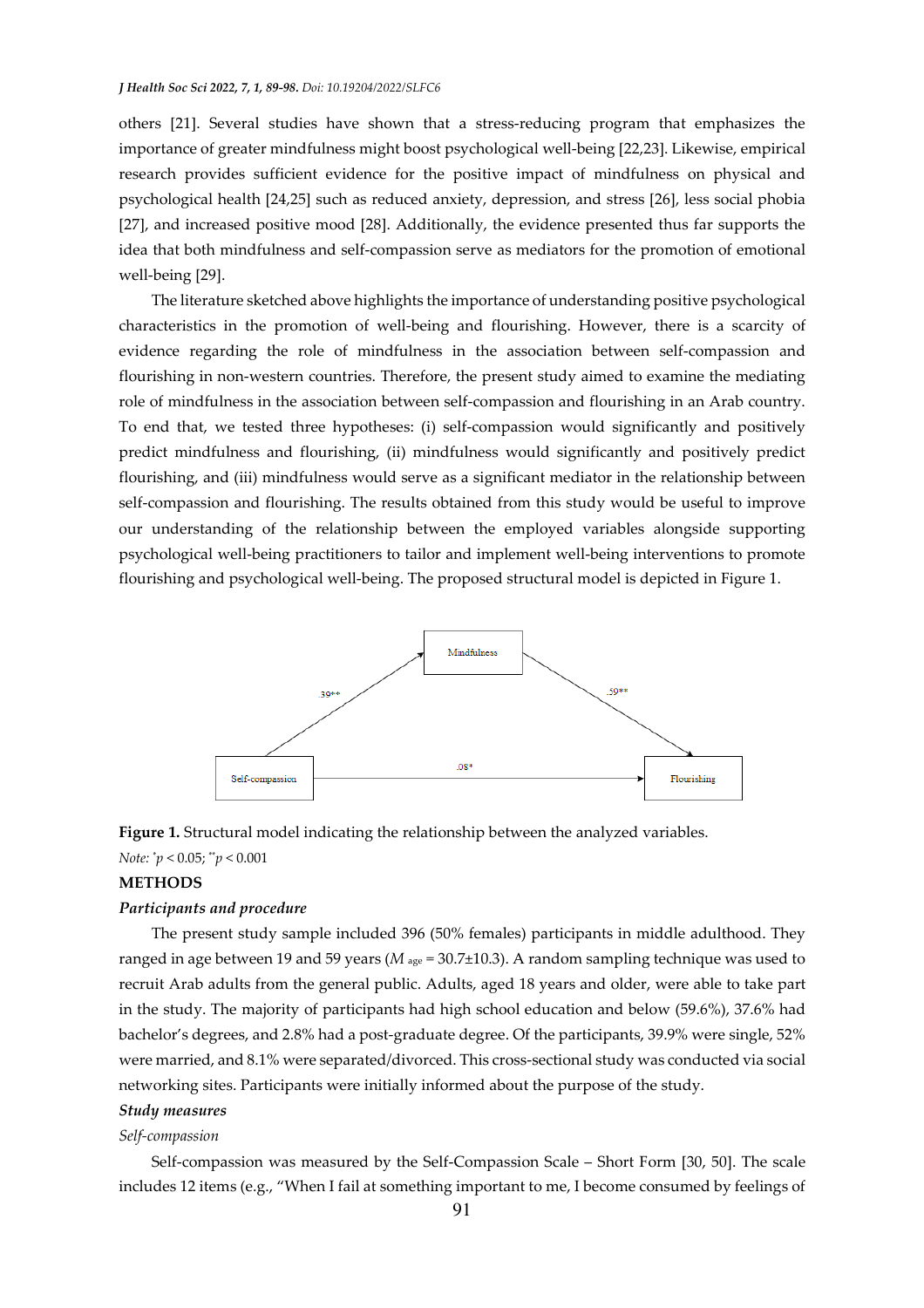inadequacy") to assess self-compassion from multiple dimensions: self-kindness, self-judgment, common humanity, isolation, mindfulness, and over-identified. Each item was assessed on a 5-point scale ranging from 1 (*almost never*) to 5 (*almost always*). A total self-compassion score can be computed by summing all items following reversing the negative items. A high score indicates a high level of self-compassion. For the purpose of this study, the translation-back translation approach was used to adapt the scale in the Arabic language. In the present study, Cronbach's alpha coefficient was .78. *Mindfulness* 

The Freiburg Mindfulness Inventory [31] was used to assess the level of mindfulness. It contains 14 items (e.g., "I am open to the experience of the present moment") to measure the experience of mindfulness. Each item was answered on a 4-point Likert scale ranging from 1 (*rarely*) to 5 (*almost always*). One item was reverse scored. A higher total score presents a higher level of mindfulness. The scale was translated into Arabic by language experts. In addition, to ensure the validity of the translation, the translated scale was evaluated by an expert in the field of language. In the present study, Cronbach's alpha coefficient was .77.

#### *Flourishing*

Flourishing was measured with the Flourishing Scale [32]. A sample item includes "I lead a purposeful and meaningful life." Participants answered each item on a 7-point scale ranging from 1 (*strongly disagree*) to 7 (*strongly agree*). A higher total score signifies a higher level of flourishing. The Arabic version of the scale was found to be reliable and valid [33]. In this study, Cronbach's alpha coefficient was .82.

#### *Data analysis*

Descriptive statistics including tests of normality were reported for the main variables. Pearson coefficient was computed to explore the correlations between the variables in the proposed model. The mediation model was tested using PROCESS macro for SPSS, version 3.4. The bias-corrected bootstrapping approach was employed to test for the significance of the indirect effect [34]. This approach generated 95% confidence intervals (CI) for the indirect effect from 1,000 data resamples. If the CI for the variable did not contain zero, it suggested that the indirect effect was significant at *p <* .05 level.

#### *Ethical aspects*

All procedures performed in studies involving human participants were in accordance with the ethical standards of the institutional and/or national research committee and with the 1964 Helsinki declaration and its later amendments or comparable ethical standards. The involvement in the study was anonymous, confidential, and voluntary. All participants gave informed consent before the participation. No incentives were provided to the participants. The study protocol used in this study was approved by the Salahaddin University-Erbil Research Ethics Committee.

# **RESULTS**

Skewness and kurtosis statistics were used to test assumption of normality. The results showed that skewness varied from 0.01 to -0.76, and kurtosis ranged from 0.25 to -0.74, demonstrating that all variables had relatively normal distribution. The correlation coefficients between the analyzed variables are presented in Table 1. In the light of results, higher self-compassion was related to higher levels of mindfulness and flourishing. Mindfulness was positively correlated with flourishing.

The hypothesis that self-compassion, directly and indirectly (via mindfulness) would predict the level of flourishing was tested using the PROCESS macro with Model 4. The results showed that self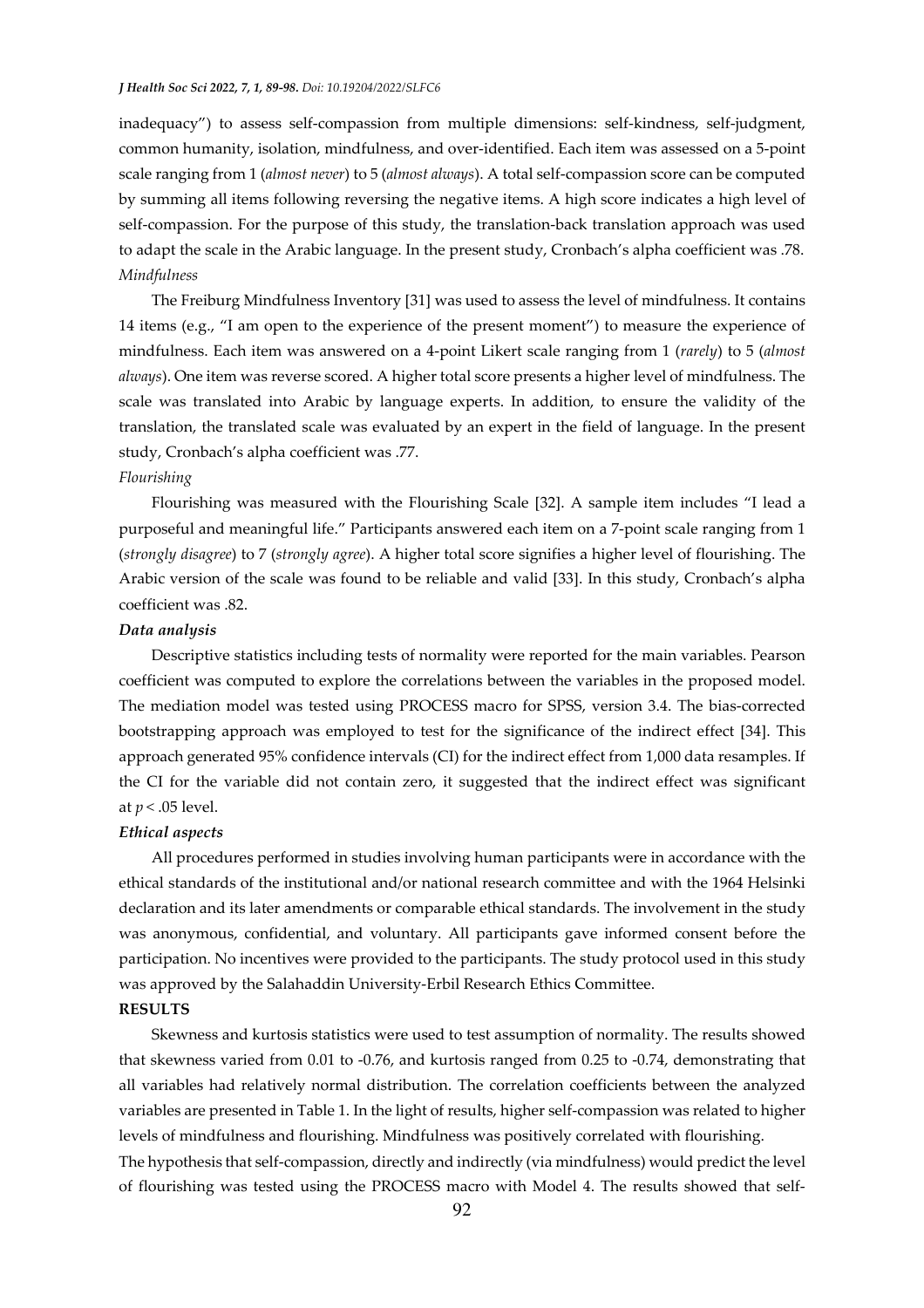compassion was a significant predictor of mindfulness ( $β = .39$ ,  $p < 0.001$ ) by explaining 15% of the variance in mindfulness. The results also indicated that self-compassion (β = 0.08, *p* <0.05) and mindfulness ( $\beta$  = 0.59, *p* <0.001) significantly predicted flourishing by accounting for 40% of the variance in flourishing. Additionally, self-compassion had indirect effect on flourishing through mindfulness (effect = .18, 95%CI [.13 to .24]. Mindfulness partially mediated the effect of selfcompassion on flourishing. Standardized total and indirect effects with 95% bias-corrected confidence interval concerning flourishing are presented in Table 2.

| Variable           | Mean SD    |      |              | Skew. Kurt. $\alpha$ |      |                          |         |  |
|--------------------|------------|------|--------------|----------------------|------|--------------------------|---------|--|
| 1. Self-compassion | 40.17 5.77 |      | $-0.12$ 0.25 |                      | .78  | $.39**$                  | $.32**$ |  |
| 2. Mindfulness     | 50.67      | 6.40 | 0.01         | 0.74                 | - 77 | $\overline{\phantom{0}}$ | $.63**$ |  |
| 3. Flourishing     | 32.54      | 4.60 | $-0.76$ 0.61 |                      | .82  |                          |         |  |

**Table 1.** Descriptive statistics and correlations.

*Note:* \*\**p* < 0.01

**Table 2.** Unstandardized coefficients for the mediation model.

|                                           | Consequent<br>M (Mindfulness) |           |                  |                  |  |  |  |
|-------------------------------------------|-------------------------------|-----------|------------------|------------------|--|--|--|
|                                           |                               |           |                  |                  |  |  |  |
| Antecedent                                | Coeff.                        | <b>SE</b> | $\boldsymbol{T}$ | $\boldsymbol{p}$ |  |  |  |
| X (Self-compassion)                       | .43                           | .05       | 8.45             | < .001           |  |  |  |
| Constant                                  | 33.22                         | 2.09      | 15.92            | < .001           |  |  |  |
|                                           | $R^2 = .15$                   |           |                  |                  |  |  |  |
|                                           | $F = 71.46; p < .001$         |           |                  |                  |  |  |  |
|                                           | Y (Flourishing)               |           |                  |                  |  |  |  |
| X (Self-compassion)                       | .07                           | .03       | 1.99             | < 0.05           |  |  |  |
| M (Mindfulness)                           | .43                           | .03       | 13.93            | < 0.001          |  |  |  |
| Constant                                  | 8.27                          | 1.62      | 5.10             | < 0.001          |  |  |  |
|                                           | $R^2 = .40$                   |           |                  |                  |  |  |  |
|                                           | $F = 129.76; p < .001$        |           |                  |                  |  |  |  |
| Standardized indirect effects             | Effect                        | SЕ        | <b>BootLLCI</b>  | <b>BootULCI</b>  |  |  |  |
| Total effect                              | .25                           | .04       | .18              | .33              |  |  |  |
| Self-compassion->Mindfulness->Flourishing | .18                           | .03       | .13              | .24              |  |  |  |

*Note: SE* = standard error. Coeff = unstandardized coefficient. *X* = independent variable; *M* = mediator variable;

*Y* = dependent variable. Number of bootstrap samples for percentile bootstrap confidence intervals: 10,000 **DISCUSSION** 

Recently, personal resources and psychological strengths have been extensively studied in relation to well-being, flourishing, and mental health. The concepts of self-compassion and mindfulness have been a central point of focus among researchers. In this study, the mediator role of mindfulness in the relationship between self-compassion and flourishing in Arabic-speaking adults was investigated.

The first hypothesis of this study was to test whether self-compassion is a significant predictor of mindfulness and flourishing. Supporting this hypothesis, the results showed that self-compassion significantly positively predicted mindfulness and flourishing. This result suggests that individuals having a high level of self-compassion experience more mindfulness and flourishing in their lives.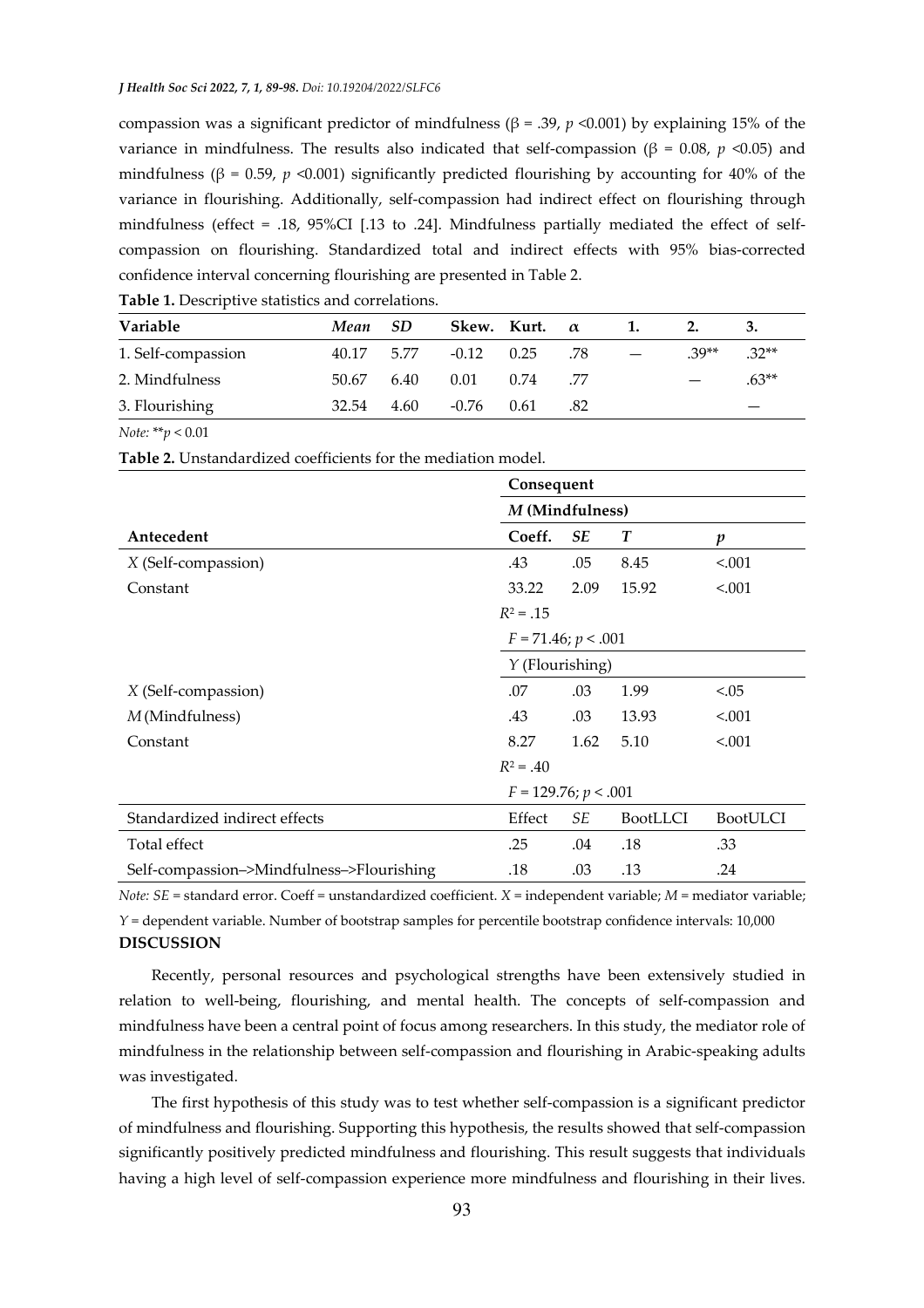These results are supported by the findings reported in the extant literature [35,36]. Indeed, a causal link has been reported between self-compassion and mindfulness. While some studies showed that a high level of self-compassion leads to greater mindfulness, which consequently improves wellbeing and flourishing [35] others reported that mindfulness increases self-compassion which leads to better well-being [18]. This relationship has also been confirmed in longitudinal studies [37].

The second hypothesis of this study was to examine the role of mindfulness in predicting flourishing. The result indicated that mindfulness was a significant positive predictor of flourishing, confirming our hypothesis. Individuals having higher levels of mindfulness have higher levels of flourishing. There is a wealth of evidence in the literature that supports the contribution of mindfulness to flourishing [38,39]. In a longitudinal mediation analysis, Duan and Ho (2018) reported that mindfulness improves flourishing [40]. Another study found that mindfulness is positively associated with flourishing, subjective vitality, and positive emotions, and negatively related to negative emotions [41]. This shows the importance of the experience of mindfulness for the promotion of hedonic and eudaimonic aspects of well-being.

The main hypothesis of this study was to examine whether mindfulness has a mediating role in the relationship between self-compassion and flourishing. The results demonstrated that mindfulness has a partial mediator role in the relationship between self-compassion and flourishing. Self-compassion has both a direct effect and indirect effect, through mindfulness, on flourishing. That is, self-compassion influences mindfulness which in turn leads to greater flourishing. These findings support past evidence in the literature showing that those with high levels of self-compassion experience more mindfulness which ultimately leads to greater flourishing [42]. Self-compassion was found to reduce mental health problems through increased mindfulness [43]. Given those with selfcompassion are likely to have experienced high flourishing through increased mindfulness, it may be also possible that those with high mindfulness tend to have a greater flourishing, satisfaction with life, and psychological well-being through increased self-compassion [18,44].

To the best of our knowledge, there is no available studies on the Arab population confirming direct support for the results of this study. The results of this study offer support for the burgeoning evidence of self-compassion-based and mindfulness-focused interventions aimed to promote flourishing. These findings are in line with the theory of compassionate mind training [45]. This theory suggests that despite early negative experiences, by practicing skills and attributes of mindful attention and self-compassion, people can replace negativity with positivity. That is, mental health problems such as anxiety, depression, stress, anger, and shame can be translated into an experience of greater well-being and flourishing by cultivating self-compassion and mindfulness [46]. Interventions can be designed by focusing on the development of the ability to switch attention from negativities to self-compassion and mindfulness for the promotion of flourishing.

This study is not without limitations. A cross-sectional design was employed to study the mediation effect of mindfulness in the relationship between self-compassion and flourishing. The direction and causal relationships among the variables cannot be warranted with such a design. Utilizing a longitudinal design to understand the changes in the relationship among the variables would be fruitful. The study variables were assessed by administering self-reported questionnaires which may have caused response biases. This study used convenience sampling which limits the generalizability of the findings due to the volunteer effect and the underrepresentation of younger and older people, socially disadvantaged, and less educated people.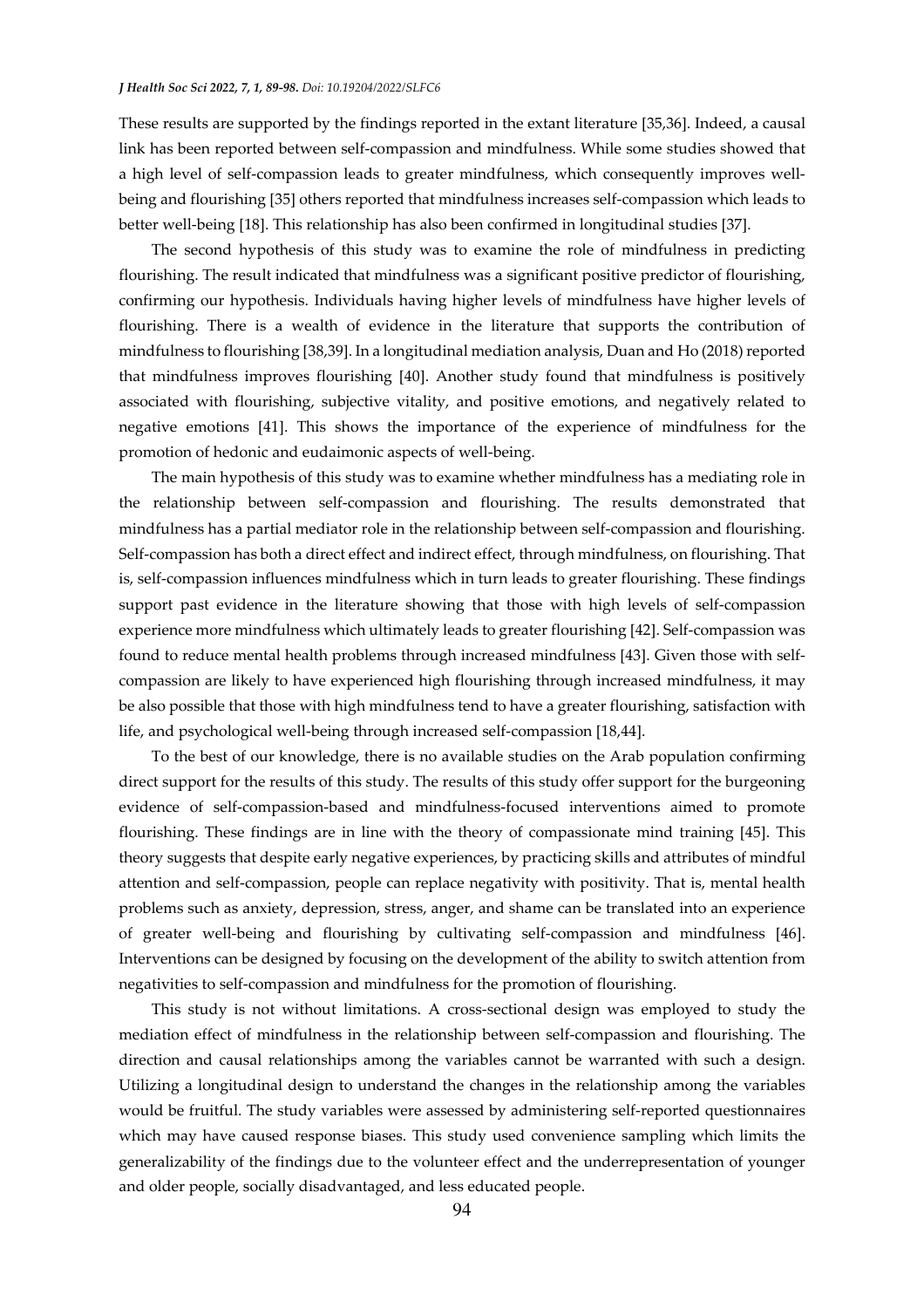Positive psychological factors have led to increased levels of well-being and flourishing of individuals, workplaces, and societies [47–58]. In this study, a high level of self-compassion was associated with greater flourishing. Moreover, mindfulness was found to partially mediate this association. Mindfulness possibly reflects self-kindness and common humanity leading to flourishing. Mindfulness around other important aspects of personal life may explain part of the association between self-compassion and flourishing that is not mediated by mindfulness. Psychotherapeutic interventions aiming to improve individuals' capacity for self-compassion and mindfulness could be beneficial. Future research should endeavor to investigate this burgeoning topic in various contexts including social relationships, education, and parenting.

**Author Contributions:** Conceptualization, study design, methodology, formal analysis, writing-original draft, writing- review & editing: MY. Conceptualization, study design, writing-original draft, methodology, and data collection: IAA. Resources, and supervision: FC. Writing- review & editing: FC, GN, GF.

#### **Funding:** None

**Acknowledgments:** None

**Conflicts of Interest:** None

**Data Availability Statement:** Some or all data and models that support the findings of this study are available from the corresponding author upon reasonable request.

**Publisher's Note:** Edizioni FS stays neutral with regard to jurisdictional claims in published maps and institutional affiliation.

# **References**

- 1. Yıldırım M. Irrational happiness beliefs: conceptualization, measurement and its relationship with well-being, personality, coping strategies, and arousal. Unpublished doctoral dissertation. Leicester: University of Leicester; 2019.
- 2. Seligman ME, Csikszentmihalyi M. Positive psychology: An introduction. Flow and the foundations of positive psychology. Dordrecht: Springer; 2014, pp. 279-298.
- 3. Seligman ME Authentic happiness. New York: Free Press; 2004.
- 4. Neff KD, Kirkpatrick KL, Rude SS. Self-compassion, and adaptive psychological functioning. J Res Pers. 2007;41(1):139–154.
- 5. Neff K. Self-compassion: An alternative conceptualization of a healthy attitude toward oneself. Self Identity. 2003;2(2):85–101.
- 6. Akin A. The scales of psychological well-being: A study of validity and reliability. Educ Sci Theory Pract. 2008;8(3):741–750.
- 7. Baker LR, McNulty JK. Self-compassion and relationship maintenance: The moderating roles of conscientiousness and gender. J Pers Soc Psychol. 2011;100(5):853.
- 8. Barnard LK, Curry JF. The relationship of clergy burnout to self-compassion and other personality dimensions. Pastor Psychol. 2012;61(2):149–163.
- 9. Ryan RM, Deci EL. On happiness and human potentials: A review of research on hedonic and eudaimonic well-being. Annu Rev Psychol. 2011;52(1):141–166. Doi:10.1146/annurev.psych.52.1.141.
- 10. Neff KD, Costigan AP. Self-compassion, wellbeing, and happiness. Psychol Osterr. 2014;2(3):114–119.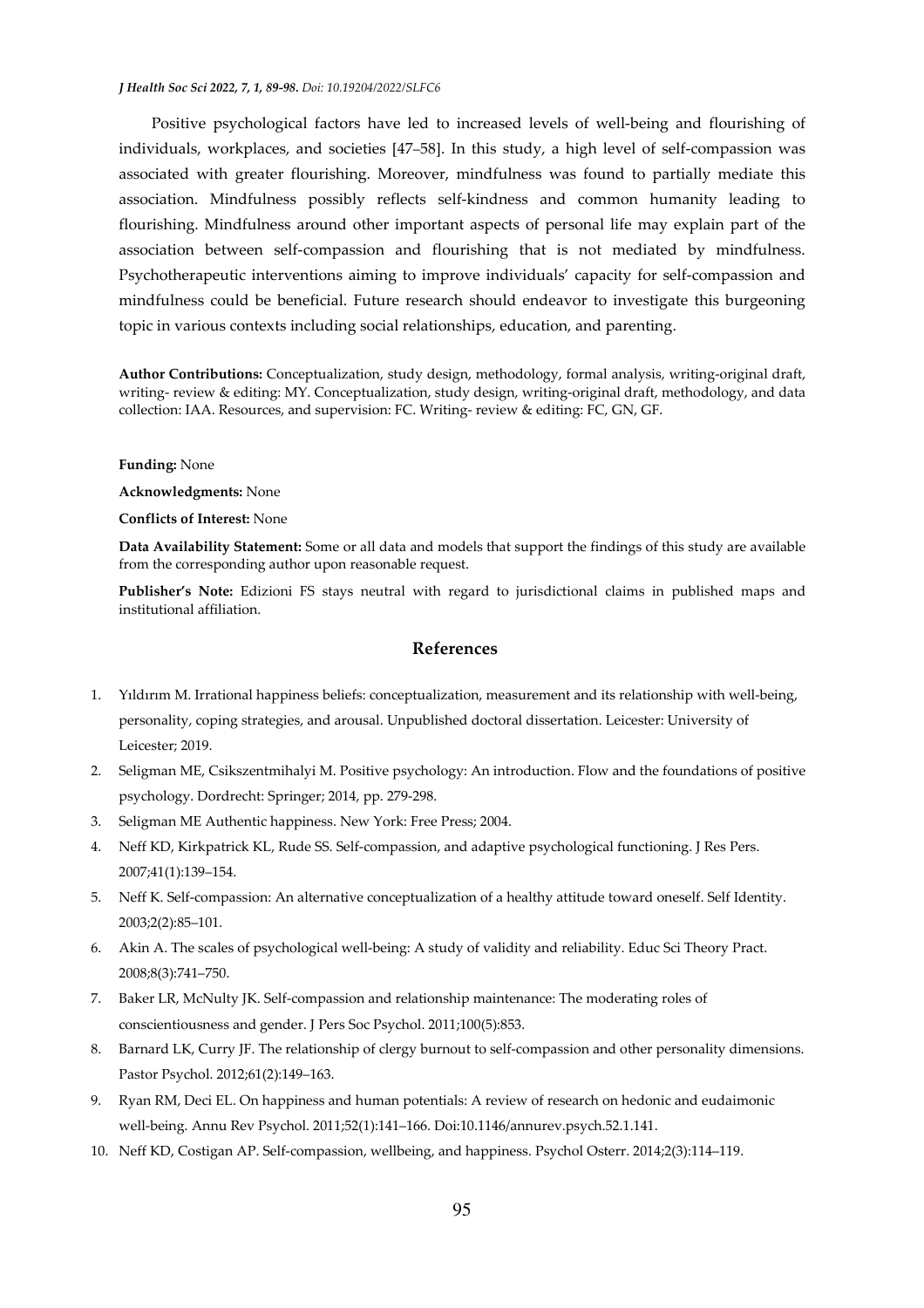*J Health Soc Sci 2022, 7, 1, 89-98. Doi: 10.19204/2022/SLFC6* 

- 11. Voon SP, Lau PL, Leong KE, Jaafar JLS. Self-Compassion and Psychological Well-Being Among Malaysian Counselors: The Mediating Role of Resilience. Asia-Pac Educ Res. 2021:1–14. https://doi.org/10.1007/s40299- 021-00590-w.
- 12. Neely ME, Schallert DL, Mohammed SS, Roberts RM, Chen Y. Self-kindness when facing stress: The role of self-compassion, goal regulation, and support in college students' well-being. Motiv Emot. 2009:33(1):88–97.
- 13. Verma Y, Tiwari GK. Self-compassion as the predictor of flourishing of the students. Int J Indian Psychol. 2017;4(3):10–29.
- 14. Neff KD, Hsieh Y, Dejitterat K. Self-compassion, achievement goals, and coping with academic failure. Self Identity. 2005;4(3):263–287.
- 15. Neff KD, Rude SS, Kirkpatrick KL. An examination of self-compassion in relation to positive psychological functioning and personality traits. J Res Pers. 2007;41(4):908–916.
- 16. Neff KD, Vonk R. Self-compassion versus global self-esteem: Two different ways of relating to oneself. J Pers. 2009;77(1):23–50.
- 17. Baer RA, Lykins EL, Peters JR. Mindfulness and self-compassion as predictors of psychological wellbeing in long-term meditators and matched nonmeditators. J Posit Psychol. 2012;7(3):230–238.
- 18. Hollis-Walker L, Colosimo K. Mindfulness, self-compassion, and happiness in non-meditators: A theoretical and empirical examination. Pers Individ Differ. 2011;50(2):222–227.
- 19. Baer RA, Smith GT, Hopkins J, Krietemeyer J, Toney L. Using self-report assessment methods to explore facets of mindfulness. Assessment. 2006;13(1):27–45.
- 20. Voci A, Veneziani CA, Fuochi G. Relating mindfulness, heartfulness, and psychological well-being: the role of self-compassion and gratitude. Mindfulness. 2019;10(2):339–351.
- 21. Beitel M, Ferrer E, Cecero JJ. Psychological mindedness and awareness of self and others. J Clin Psychol. 2005;61(6):739–750.
- 22. Baer RA. Mindfulness training as a clinical intervention: A conceptual and empirical review. Clin Psychol Sci Pract. 2003;10(2):125.
- 23. Grossman P, Niemann L, Schmidt S, Walach H. Mindfulness-based stress reduction and health benefits: A meta-analysis. J Psychosom Res. 2004;57(1):35–43.
- 24. Greeson JM. Mindfulness research update: 2008. Complement Health Pract Rev. 2009;14(1):10–18.
- 25. Keng S, Smoski MJ, Robins CJ. Effects of mindfulness on psychological health: A review of empirical studies. Clin Psychol Rev. 2011;31(6):1041–1056.
- 26. Van Dam NT, Hobkirk AL, Sheppard SC, Aviles-Andrews R, Earleywine M. How does mindfulness reduce anxiety, depression, and stress? An exploratory examination of change processes in wait-list controlled mindfulness meditation training. Mindfulness. 2014;5(5):574–588.
- 27. Bögels SM, Sijbers G, Voncken M. Mindfulness and task concentration training for social phobia: A pilot study. J Cogn Psychother. 2006:20(1):33–44.
- 28. Carlson LE, Ursuliak Z, Goodey E, Angen M, Speca M. The effects of a mindfulness meditation-based stress reduction program on mood and symptoms of stress in cancer outpatients: 6-month follow-up. Support Care Cancer. 2001;9(2):112–123.
- 29. Bluth K, Blanton PW. Mindfulness and self-compassion: Exploring pathways to adolescent emotional wellbeing. J Child Fam Stud. 2014;23(7):1298–1309.
- 30. Raes F, Pommier E, Neff KD, Van Gucht D. Construction and factorial validation of a short form of the Self-Compassion Scale. Clin Psychol Psychother. 2011;18:250–255.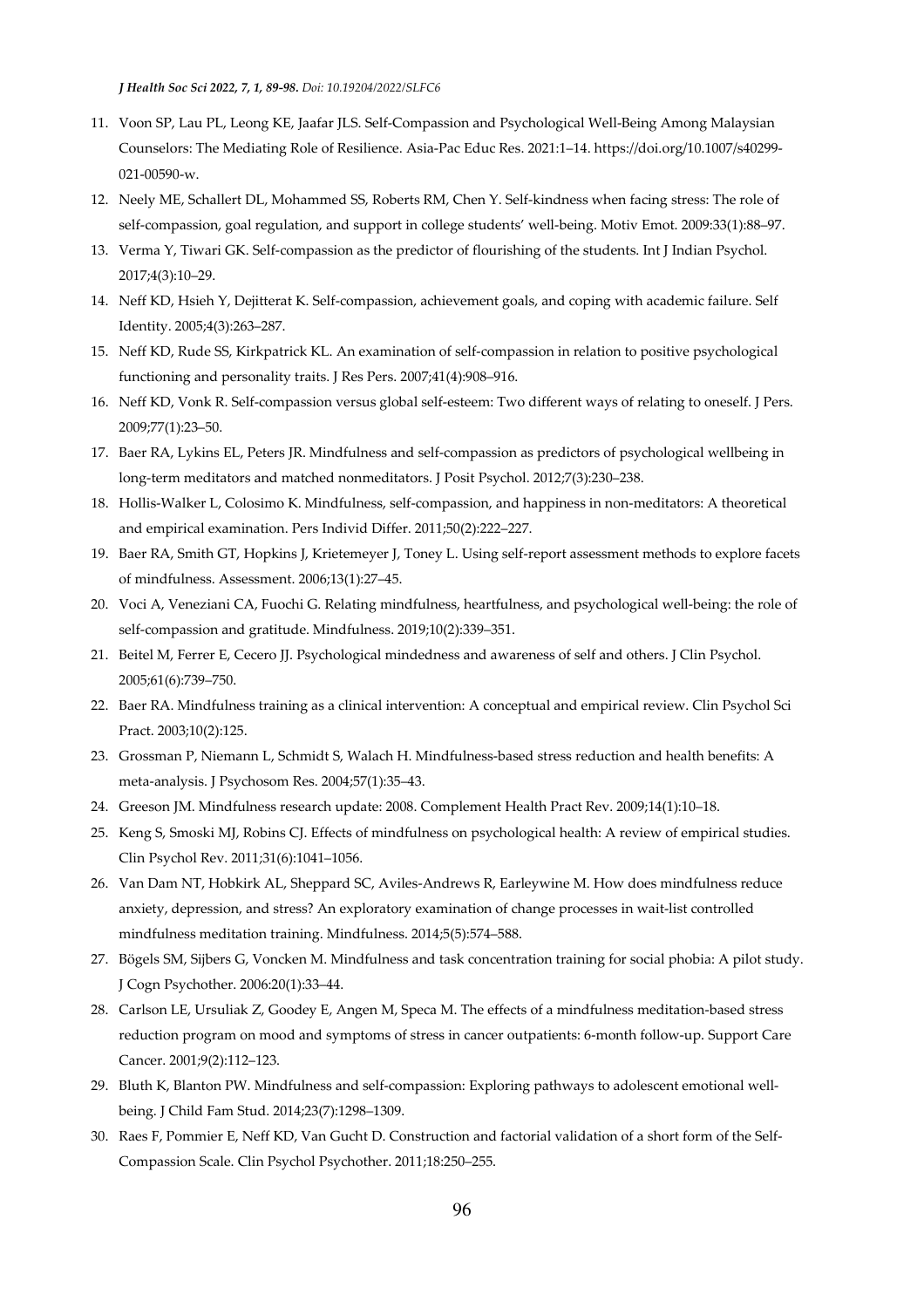*J Health Soc Sci 2022, 7, 1, 89-98. Doi: 10.19204/2022/SLFC6* 

- 31. Walach H, Buchheld N, Buttenmuller V, Kleinknecht N, Schmidt S. Measuring Mindfulness--The Freiburg Mindfulness Inventory (FMI). Pers Individ Differ. 2006;40:1543–1555.
- 32. Diener E, Wirtz D, Tov W, Kim-Prieto C, Choi D, Oishi S, et al. New measures of well-being: Flourishing and positive and negative feelings. Soc Indic Res. 2009;39:247–266.
- 33. Salama-Younes M. Initial Validation of the Arabic version of the Psychological Flourishing Scale with Egyptian Athletes Students. Assiut J Sport Sci Arts. 2014;2014(1):574–594.
- 34. Hayes AF. Introduction to mediation, moderation, and conditional process analysis: A regression-based approach. New York, NY, US: Guilford Press; 2013.
- 35. Dudley J, Eames C, Mulligan J, Fisher N. Mindfulness of voices, self-compassion, and secure attachment in relation to the experience of hearing voices. Br J Clin Psychol. 2018;57(1):1–17.
- 36. Satici SA, Uysal R, Akin A. Investigating the relationship between flourishing and self-compassion: A structural equation modeling approach. Psychol Belg. 2013;53(4):85–99.
- 37. Roeser RW, Schonert-Reichl KA, Jha A, Cullen M, Wallace L, Wilensky R, et al. Mindfulness training and reductions in teacher stress and burnout: Results from two randomized, waitlist-control field trials. J Educ Psychol. 2013;105(3):787–804.
- 38. Ivtzan I, Young T, Lee HC, Lomas T, Daukantaitė D, Kjell ON. Mindfulness based flourishing program: A cross-cultural study of Hong Kong Chinese and British participants. J Happiness Stud. 2018;19(8):2205–2223.
- 39. Prazak M, Critelli J, Martin L, Miranda V, Purdum M, Powers C. Mindfulness and its role in physical and psychological health. Appl Psychol Health Well-Being. 2012;4(1):91–105.
- 40. Duan W, Ho SM. Does being mindful of your character strengths enhance psychological wellbeing? A longitudinal mediation analysis. J Happiness Stud. 2018;19(4):1045–1066.
- 41. Wolsko C, Lindberg K. Experiencing connection with nature: The matrix of psychological well-being, mindfulness, and outdoor recreation. Ecopsychology. 2013;5(2):80–91.
- 42. Wilson JM, Weiss A, Shook NJ. Mindfulness, self-compassion, and savoring: Factors that explain the relation between perceived social support and well-being. Pers Individ Differ. 2020;152:109568.
- 43. Makadi E, Koszycki D. Exploring connections between self-compassion, mindfulness, and social anxiety. Mindfulness. 2020;11(2):480–492.
- 44. Ge J, Wu J, Li K, Zheng Y. Self-compassion and subjective well-being mediate the impact of mindfulness on balanced time perspective in Chinese college students. Front Psychol. 2019;10*:*367. Doi: 10.3389/fpsyg.2019.00367.
- 45. Gilbert P, Procter S. Compassionate mind training for people with high shame and self-criticism: Overview and pilot study of a group therapy approach. Clin Psychol Psychother. 2006;13:353–379. https://doi.org/10.1002/cpp.507.
- 46. Chirico F, Magnavita N. The Spiritual Dimension of Health for More Spirituality at Workplace. Indian J Occup Environ Med. 2019;23(2):99. Doi:10.4103/ijoem.IJOEM\_209\_18.
- 47. Chirico F, Ferrari G. Role of the workplace in implementing mental health interventions for high-risk groups among the working age population after the COVID-19 pandemic. J Health Soc Sci. 2021;6(2):145–150. Doi: 10.19204/2021/rlft1.
- 48. Chirico F. Religious Belief and Mental Health in Lay and Consecrated Italian Teachers. J Relig Health. 2017 Jun;56(3):839–851. Doi: 10.1007/s10943-016-0242-7.
- 49. Chirico F**,** Sharma M, Zaffina S, Magnavita N. Spirituality and Prayer on Teacher Stress and Burnout in an Italian Cohort: A Pilot, Before-After Controlled Study. Front Psychol. 2020;10:2933. Published 2020 Jan 21. Doi:10.3389/fpsyg.2019.02933.